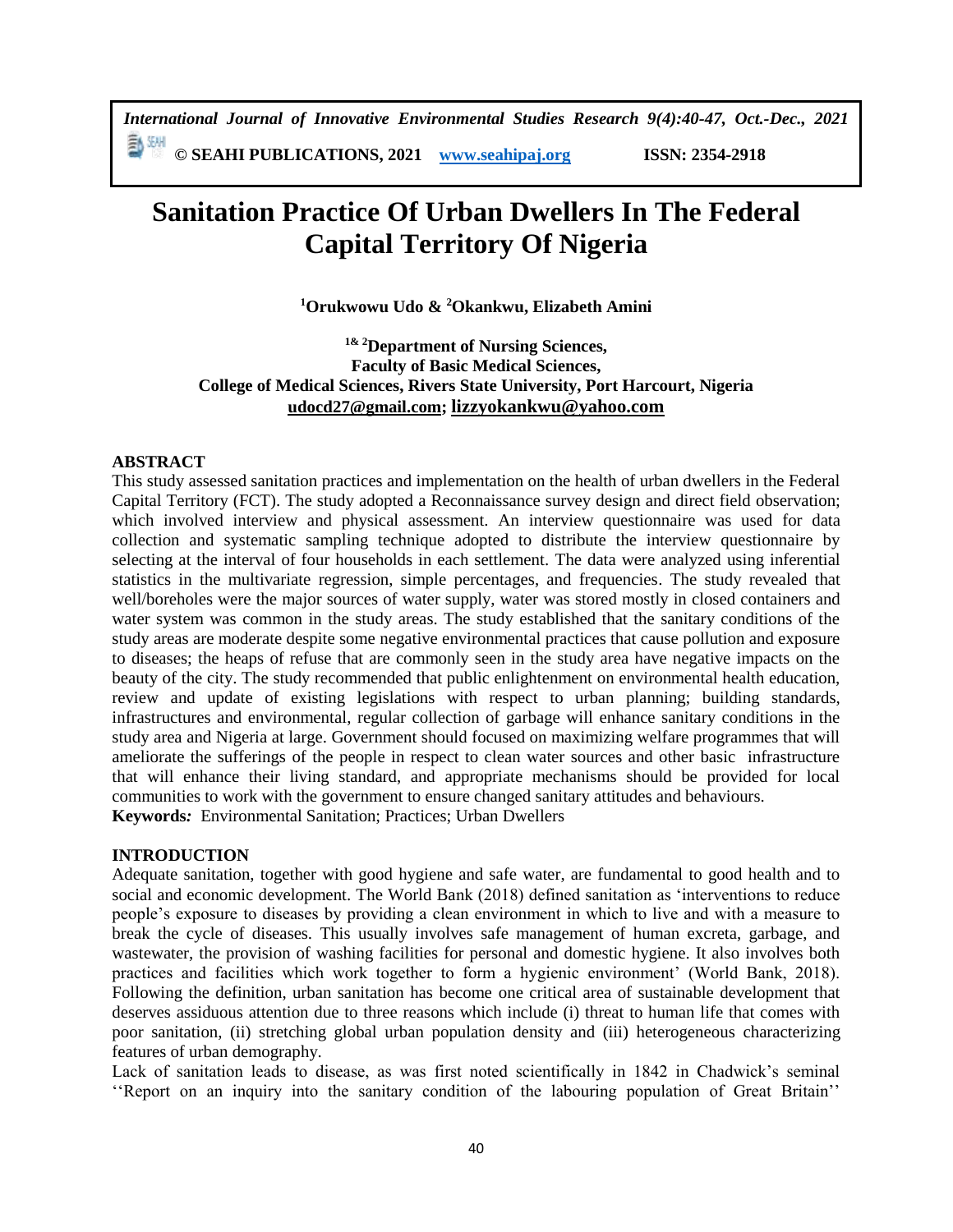(Chadwick, 1842). A less scientifically rigorous but nonetheless professionally significant indicator of the impact on health of poor sanitation was provided in 2007, when readers of the BMJ (British Medical Journal) voted sanitation the most important medical milestone since 1840 (Ferriman, 2007). The diseases associated with poor sanitation are particularly correlated with poverty and infancy and alone account for about 10% of the global burden of disease (Prussu et al., 2008). At any given time close to half of the urban populations of Africa, Asia, and Latin America have a disease associated with poor sanitation, hygiene, and water (WHO, 1999). Of human excreta, faeces are the most dangerous to health. One gram of fresh faeces from an infected person can contain around 106 viral pathogens, 106 –108 bacterial pathogens, 104 protozoan cysts or oocysts, and 10–104 helminth eggs (Feachem et al., 1983).

In addition to its impact on health, improved sanitation generates both social and economic benefits. Householders understand these wider benefits but scientists have only recently begun to study individuals' motivations for improving sanitation and changing sanitation behaviour. While the main goal of agencies' sanitation programming is to improve health, householders rarely adopt and use toilets for health-related reasons. Instead, the main motivations for sanitation adoption and use include the desire for privacy and to avoid embarrassment, wanting to be modern, the desire for convenience and to avoid the discomforts or dangers of the bush (e.g., snakes, pests, rain), and wanting social acceptance or status (Jenkins and Curtis, 2005; Jenkins and Scott, 2007).

Furthermore, for women, the provision of household sanitation reduces the risk of rape and/or attack experienced when going to public latrines or the bush to defecate, and for girls, the provision of school sanitation facilities means that they are less likely to miss school by staying at home during menstruation (Mahon & Fernandes, 2010). The economic benefits of improved sanitation include lower health system costs, fewer days lost at work or at school through illness or through caring for an ill relative, and convenience time savings (time not spent queuing at shared sanitation facilities or walking for open defecation) (Hutton et al., 2007).

In total, the prevention of sanitation and water-related diseases could save some \$7 billion per year in health system costs; the value of deaths averted, based on discounted future earnings, adds another \$3.6 billion per year (Hutton and Haller, 2004). Furthermore, in much of the developing world at any one time around half the hospital beds are occupied by people with diarrhoeal diseases (UNDP, 2006). Expressed at a national scale, poor sanitation and hygiene costs the Lao People's Democratic Republic 5.6% of its GDP per year (Hutton, 2009) and studies in Ghana and Pakistan suggest that general improvements in environmental conditions could save 8%–9% of GDP annually (World Bank, 2008). It is against this backdrop that this study sought to examine sanitation practices and implementation on the health of urban dwellers in the FCT. Nigeria is a developing African nation, with a population of over 198 million people (Ezeudu et al., 2019), has many urban and urbanizing cities where the developments in hygienic practices, sanitation, public utilities and health at large need to be monitored and/or continuously evaluated. This has become necessary as access to urban sanitation and its accompanying challenges is now a major daunting task in most cities in the Global South locations.

The Abuja Environmental Protection Board (AEPB) is charged with the care of the environment in Abuja. AEPB and other agencies (public and private) are not adequately equipped with sufficient materials required to cope with the increasing challenges of maintaining an environment free of health hazards and problems occasioned by poor sanitation. Several efforts have been made by the AEPB to ensure that the city is always clean. However, the behavior and attitude of the inhabitants towards sanitation do not augment this effort. People do not seem to care about good environmental sanitation practices and constantly litter indiscriminately, without considering the future effects of these poor sanitation practices on their health. Poor environmental sanitation is a serious health risk and an affront to human dignity. Adequate environmental sanitation practices are more than just an inconvenience. It allows users' knowledge and experience to design and manage the facilities and services and to increase the likelihood that the services will be used sustainably. Hence, the need to proffer solutions to Nigeria's urban sanitation problems as it related to the health of urban dwellers which are yet to receive adequate attention by stakeholders motivated this study. The study is critical in informing the government, policymakers,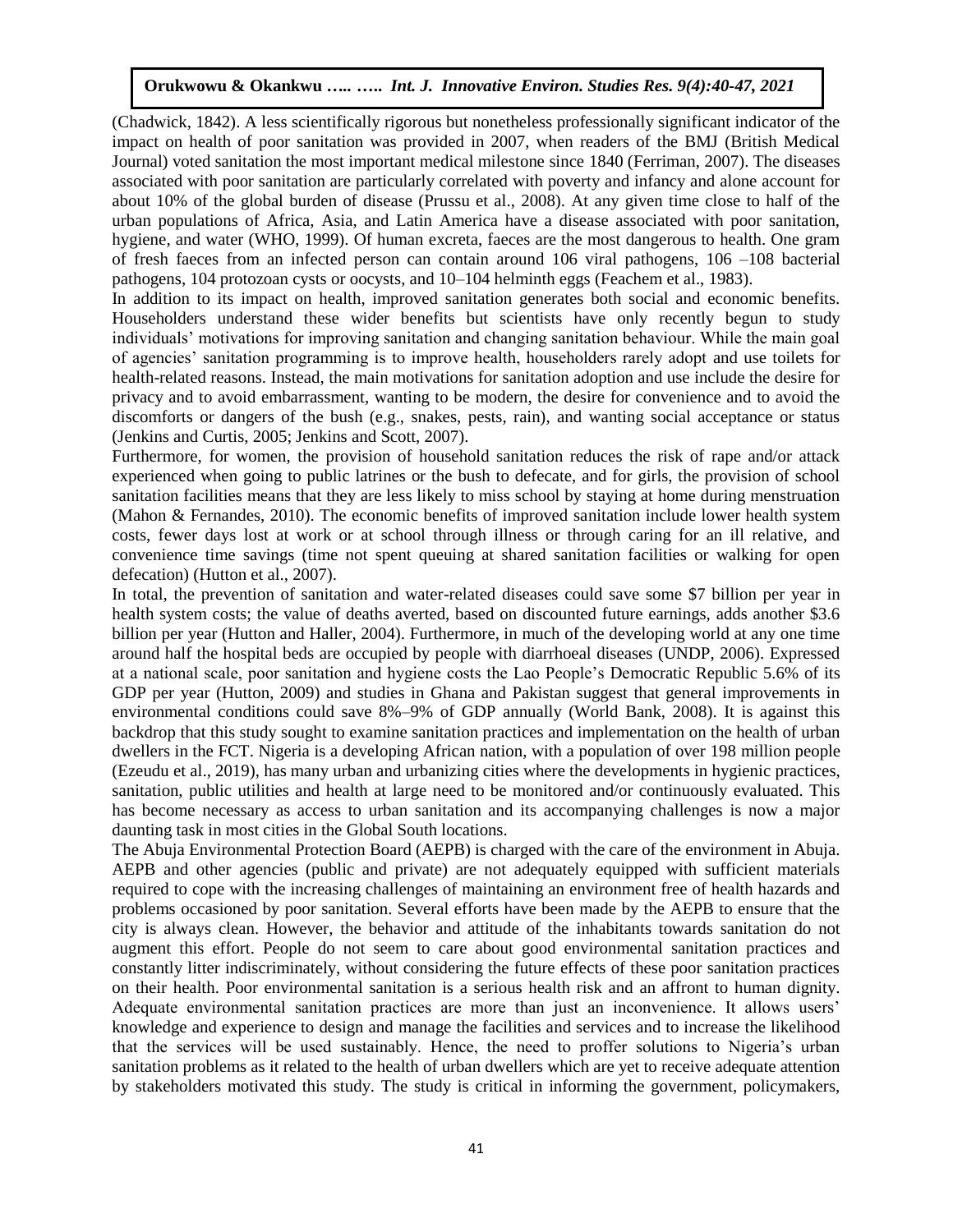urban planners, urban dwellers and other stakeholders on the need to rearrange their priorities in favor of sustainable urban sanitation and also recommend solutions and scientific guidance to the solutions.

# **Objectives**

The main purpose of the study is to examine sanitation practices urban dwellers in the Federal Capital Territory of Nigeria. The specific objectives are as follows:

- 1. To assess the socio-demographic characteristics of the residents of the study area
- 2. To assess the sanitation practices of the residents across the study area
- 3. To document the environmental sanitation condition in the study area.

#### **Research Questions**

The study provided answers to the following research questions:

- 1. What are the socio-demographic characteristics of the residents of the study area?
- 2. What are the sanitation practices of the residents across the study area?
- 3. What is the environmental sanitation condition in the study area?

## **METHODOLOGY**

Reconnaissance survey was conducted and oral interview was carried out on the residents of the study area. This enabled the researchers to determine the relevant issues to be addressed in the questionnaire and to ascertain the most appropriate sampling method and suitable statistical analysis to employ. The study adopted direct field observation; it involved interview and physical assessment. The interview questions were administrated on each selected household. The information collected on site formed the major bulk of the data. Other information was obtained from the Abuja Master Plan and maps were from the Abuja Geographic Information Systems (AGIS). The data were presented in tables and charts, while data analysis were carried using simple percentages, and frequencies in Microsoft excel. The exponential model formula (Pn = P0  $(1 + r/100)$ n) was applied to project for the 2018 population to 3,761 as shown in Table 1. Where Pn is projected population, P0 is population of the base year, r is population growth rate and n is the number of years, which the population was projected (2018-2016= 2). This study collected socioeconomic data from the selected 233 households by interview. Systematic sampling technique was used to distribute the interview questionnaire by selecting at the interval of four households in each settlement. Data was analyzed using frequency and percentage.

## **RESULTS**

The results of the study are presented below: **Table 1: Result of Survey Questions**

| <b>Settlement</b> | 2016 population | 2018 population | <b>Selected household</b> |
|-------------------|-----------------|-----------------|---------------------------|
| Kuchigworo        | 2,102           | 2, 267          | 140                       |
| Garamajiji        | 1,385           | 1.494           | 93                        |
| Total             | 3,487           | 3,761           | 233                       |

Table 1 showed the result of the survey questions. The table revealed that overall, 233 households were selected with 140 selected from Kuchigworo and 93 from Garamajiji.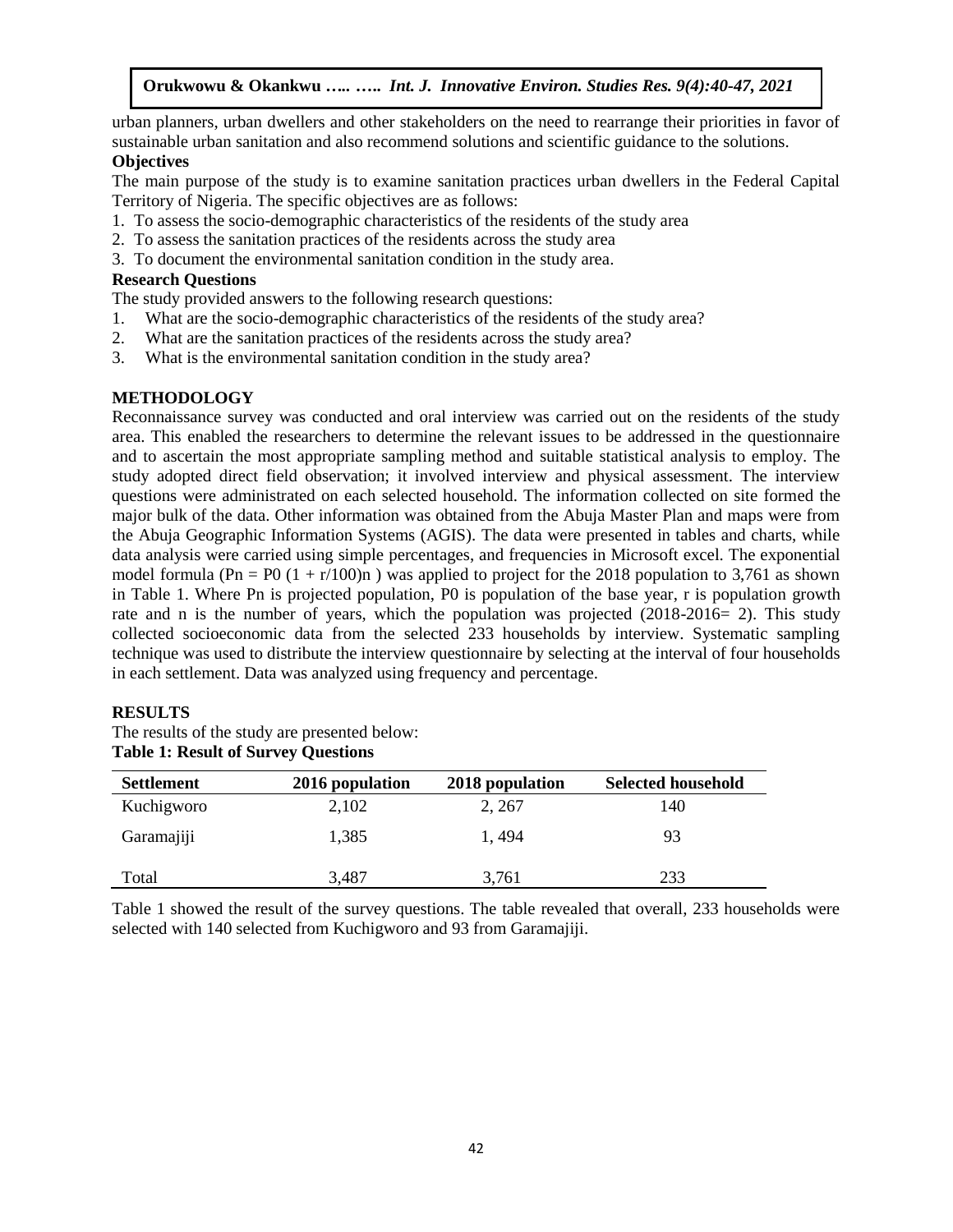

Figure 1: Environmental sanitation condition of the study area

Fig 1 showed environmental sanitation condition of the study area. The result showed that, more than 40% showed a clean environment, about 35% showed dirty, and about 15% showed very dirty environment.

| Socio-demographic         | Frequency $(F)$ | Percentage $(\% )$ |
|---------------------------|-----------------|--------------------|
| Gender                    |                 |                    |
| Male                      | 114             | 48.9               |
| Female                    | 119             | 51.1               |
| <b>Total</b>              | 233             | 100                |
| Age                       |                 |                    |
| $19-29$ years             | 23              | 9.9                |
| 30-39 years               | 139             | 59.7               |
| 40-49 years               | 56              | 24                 |
| $\geq 50$ years           | 10              | 4.3                |
| No response               | 5               | 2.1                |
| <b>Total</b>              | 233             | 100                |
| <b>Educational status</b> |                 |                    |
| None                      | $\overline{2}$  | 0.9                |
| Primary                   | 72              | 30.9               |
| Secondary                 | 116             | 49.8               |
| Tertiary                  | 42              | 18                 |
| Non-response              | $\mathbf{1}$    | 0.4                |
| <b>Total</b>              | 233             | 100                |
| Occupation                |                 |                    |
| Student                   | 17              | 7.3                |
| Trading                   | 83              | 35.6               |
| Civil servant             | 71              | 30.5               |
| Others                    | 49              | 21                 |
| Non response              | 13              | 5.6                |
| Total                     | 233             | 100                |

**Table 2: Socio-demographic Characteristics of the Respondents**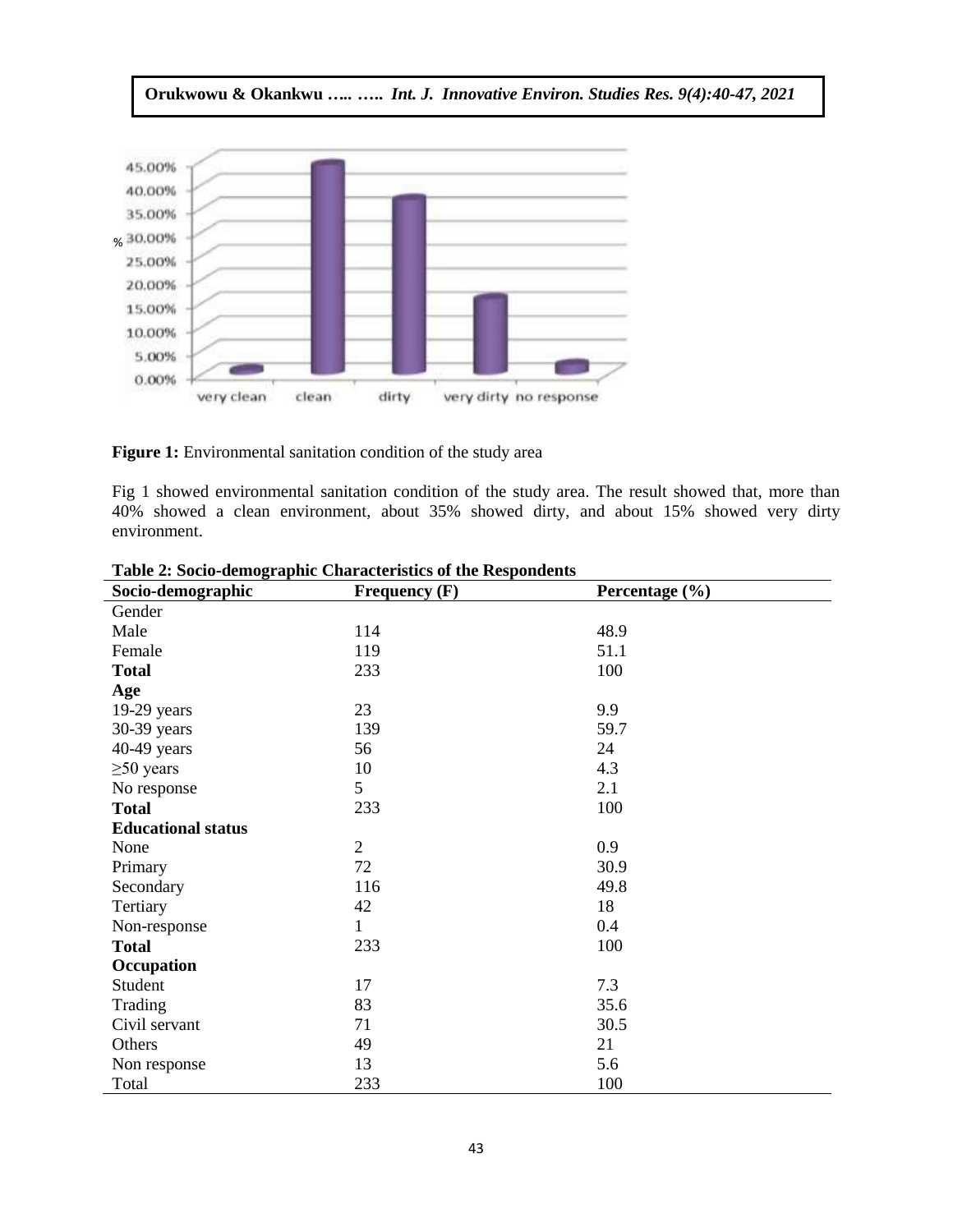Table 2 shows the distribution of demographic characteristics of the respondents, 114 respondents (48.9%) were male and 119 respondents (51.1%) were female. This is an indication of the role women play in sanitation management in the various households in the study area. Traditionally, women by African culture are saddled with the responsibility of handling environmental sanitation and with greater sensitivity towards environmental issues were fully involved in the study.

This implies that the women are the home managers and they handle the care of the environment. A further probe into this shows that 75.3% of the men do not know much about the management and disposal of waste in their houses. The study discovered that, where many details were required for garbage disposal, men indicated that they knew little and thus either failed to respond to some of the questions or called a woman to ask for specific answers. Age is expected to play a significant role as maturity could affect level of environmental awareness. Schultz et al. (2005) as well as Mayer and Frantz (2004) opined that the higher one's age, the more the person is concerned about the environment. This implies that older residents are expected to be more environmentally conscious than the younger counterparts. 23 respondents representing 9.9% of the respondents were between ages 19-29 years; while 59.7, 24.0, and 4.3% were between ages 30-39 years, 40-49 years, greater than 50 years, respectively. Five respondents (2.1%) did not respond on age group. Furthermore, a large percentage of the respondents had secondary school as their education status (49.8%) as shown in Table 2. Educational status of the respondents plays a significant role in environmental awareness. Studies such as Olofsson and Öhman (2006) as well as Theodori and Luloff (2002) opined that educated people are more concerned about the environment and place more emphasis on preserving the environment. The study also reveals that eighteen percent of the respondents have tertiary education while 30.9% have primary education and 0.9% no education. However, 0.4 of the respondents did not respond on the status of educational level obtained which may be attributed to shame of status.

The survey also revealed that 35.6% (83) of the respondents are traders and 30.5% (71) are civil servants. About 3% of the respondents are professionals; while 7% are welders and 14% of the respondents have mini-Jobs (tailoring, seller girls, house-help), which make up the 21% of others as shown on Table 2. Further probe reveals 5.65% of the respondents who did not respond are jobless and applicants. The study further revealed that 45.7% of the respondents were married, while 30% were single, 12.9% were widowed, and 11.4% divorced. This implies that a very young and active age group occupies the settlements.

| <b>Variables</b>               | <b>Frequency</b> | $(\%)$ |  |
|--------------------------------|------------------|--------|--|
| Source of water supply         |                  |        |  |
| Community Tap                  | 9                | 3.9    |  |
| Well/boreholes                 | 186              | 79.8   |  |
| Others                         | 38               | 16.3   |  |
| Total                          | 233              | 100    |  |
| <b>Method of water storage</b> |                  |        |  |
| Open containers                | 14               | 6.1    |  |
| Closed containers              | 176              | 75.5   |  |
| Direct from source             | 24               | 10.3   |  |
| Others                         | 15               | 6.4    |  |
| No response                    | $\overline{4}$   | 1.7    |  |
| Total                          | 233              | 100    |  |

The major source of water in the study area was well/boreholes (79.8%) and only 3.9% get their water from community tap as shown in Table 3. The community taps (one at each settlement) was constructed by the FCT Administration under the millennium development goals (MDGs) Projects (FCDA, 2017).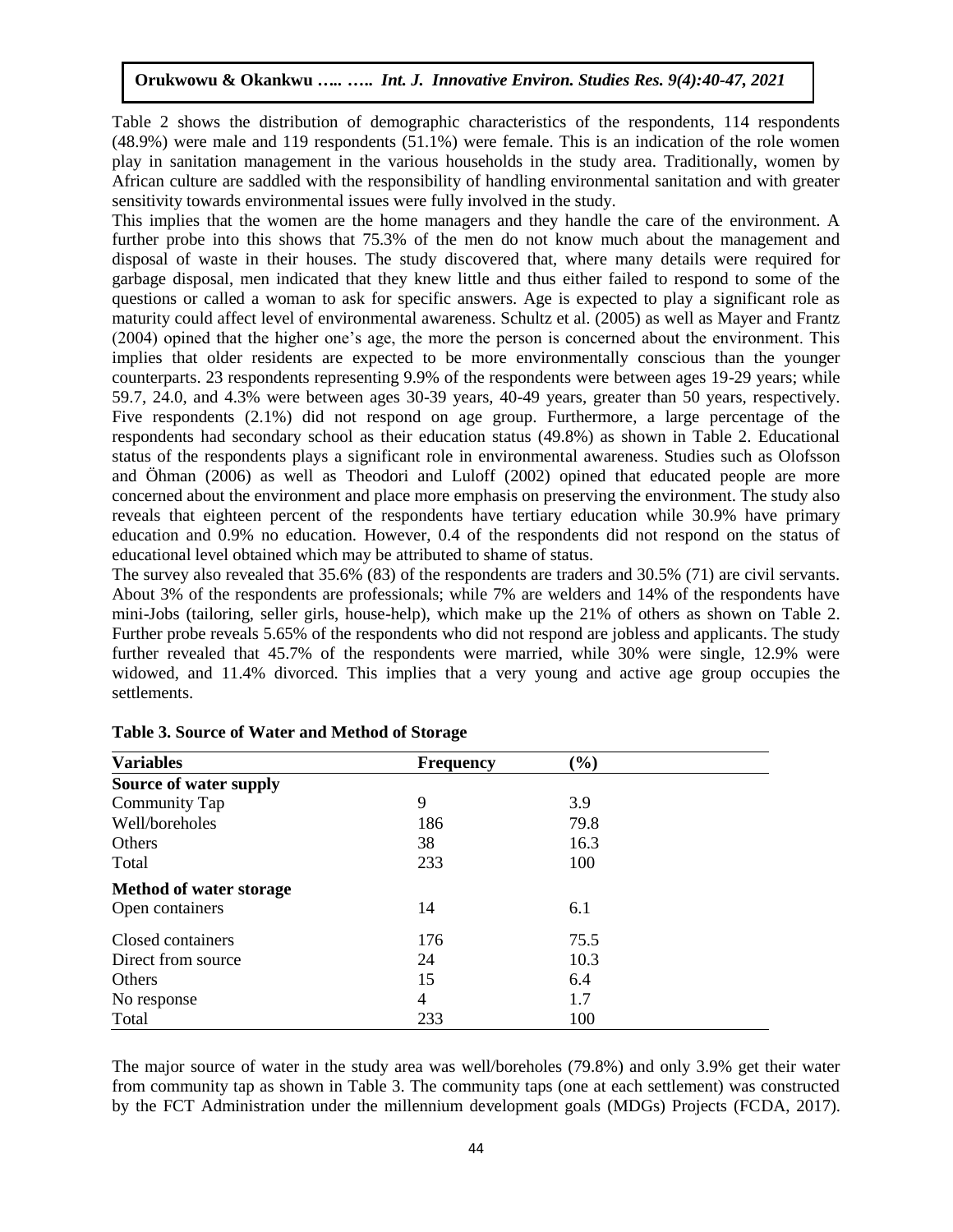This prevailing situation does not guarantee quality water supply in the area as the water obtained from these sources are not treated before used. Hence, the people stand a greater risk of serious water borne diseases. Also, further probe into the storage system for water reveals that 75.5% of the respondents store water in closed containers. There is less access to the community water as its centrally located and most residents found out waste of time to walk over 3km to take drinking water. This may be also the reason why most houses have borehole or well.

| <b>Toilet</b>         | <b>Frequency</b> | . .<br>(%) | <b>Regularity of</b><br><b>Washing</b> | <b>Frequency</b> | (%)  |  |
|-----------------------|------------------|------------|----------------------------------------|------------------|------|--|
| Water system          | 74               | 31.7       | Daily                                  | 60               | 25.8 |  |
| Pit latrine           | 127              | 54.6       | Alternate days                         | 130              | 55.8 |  |
| Others                | 30               | 12.8       | Weekly                                 | 32               | 13.7 |  |
| Total                 | 233              | 100        | Occasionally                           | 11               | 4.7  |  |
|                       |                  |            | Total                                  | 233              | 100  |  |
| <b>Toilet covered</b> | <b>Frequency</b> | (%)        | What do you Use?                       | <b>Frequency</b> | (%)  |  |
| Always                | 26               | 11.2       | Dettol                                 | 88               | 37.8 |  |
| Sometimes             | 146              | 62.7       | Izah                                   | 97               | 41.6 |  |
| Never                 | 60               | 25.7       | Bleach                                 | 41               | 17.6 |  |
| Total                 | 233              | 100        | Others                                 | 7                | 3    |  |
|                       |                  |            | Total                                  | 233              | 100  |  |

## **Table 4: Toilet Use and Toilet Hygiene Practices by Respondents**

Table 4 reveals that 74 (31.7%) respondent had access to flush toilets, 127 (54.6%) make use of pit latrine. 62.7% of the respondents claimed that they sometimes covered their toilets, while 25.7% never covered their toilets. In addition, 13.7% washed toilets daily while 55.8% washed their toilet on alternate days with the use of Izah (41.6%) and Dettol (37.8%).

| Table 5. Refuse uisposal     |                  |        |  |
|------------------------------|------------------|--------|--|
| How often is waste collected | <b>Frequency</b> | $(\%)$ |  |
| Daily                        | 57               | 24.5   |  |
| Once a week                  | 108              | 46.4   |  |
| <b>Others</b>                | 68               | 29.1   |  |
| Total                        | 233              | 100    |  |
| <b>Method of disposal</b>    |                  |        |  |
| Burning/incinerating         | 70               | 30.0   |  |
| Open spaces/roadside         | 57               | 24.5   |  |
| Controlled tipping           | 65               | 27.9   |  |
| Others                       | 41               | 17.6   |  |
| Total                        | 233              | 100    |  |

#### **Table 5: Refuse disposal**

Table 5 showed the refuse disposal methods of the respondents. The result showed that, 40% dispose their refuse indiscriminately, out of which 30.0% burnt theirs within the residential environment thereby causing air pollution. 24.5% of the respondents dispose theirs in open spaces and drainages without minding the effect. The implications constitute breeding grounds for rodents, flies, mosquitoes, snake and harbour for other dangerous animals as well as cause serious degradation of the environment resulting in a myriad of health hazards. In addition, water sources near such waste dumps easily become contaminated and can lead to disease epidemic such as cholera and Lassa fever among others.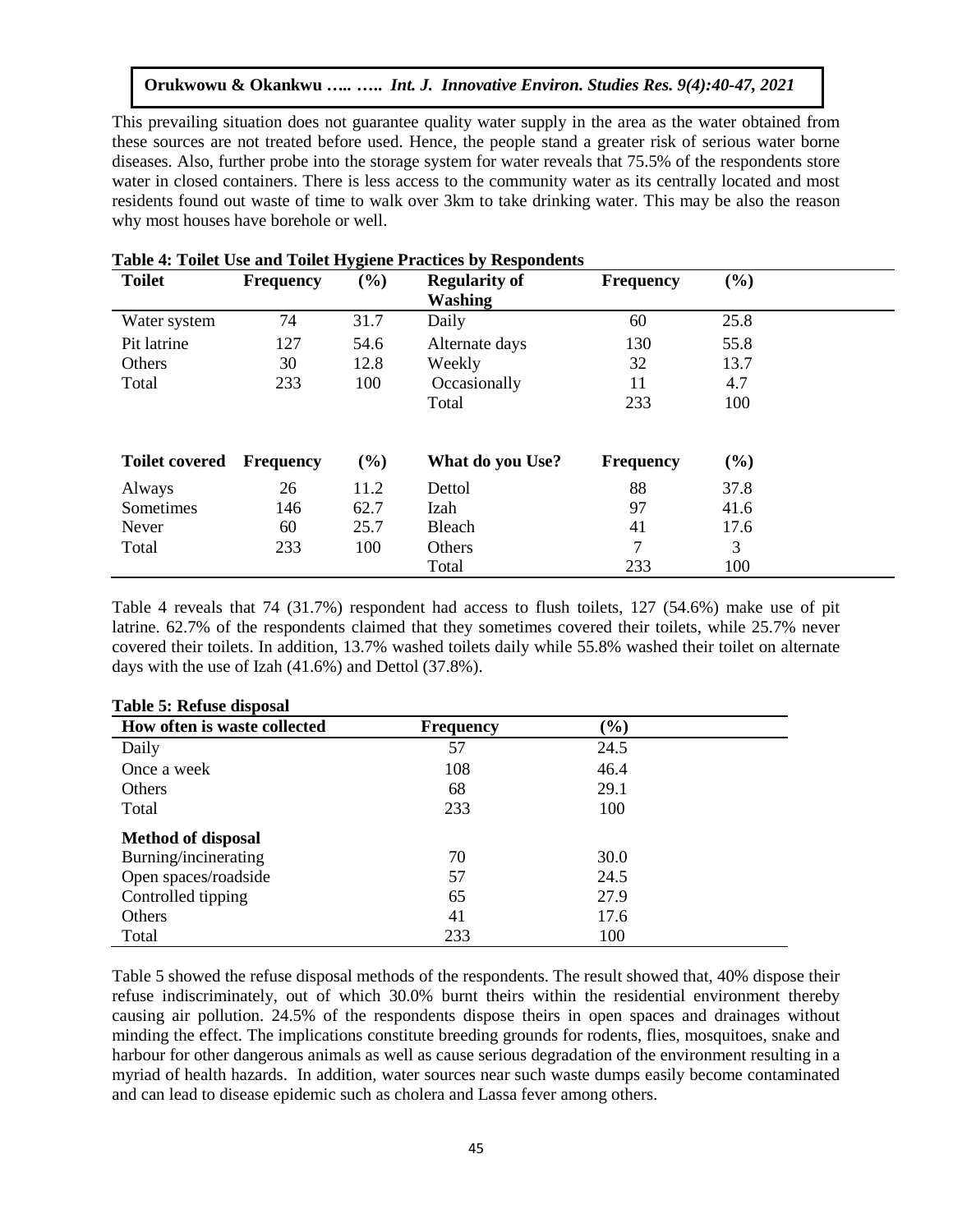Furthermore, liquid wastes are poorly managed. Wastewater from bathrooms, laundries and kitchens are not properly disposed; hence, they constitute foul smelling water for breeding of mosquitoes and dirty ponds for pigs and ducks. Most of the residents affirmed to treating malaria fever several times yearly. Figure 4 reveals that 44.2% of the respondents are of the perception that their environment is clean, while 15.9% admitted to having very dirty environment when asked to assess the environmental sanitation condition of their area. Further probe reveals that the respondents have fair understanding of the effects of poorly kept environment. Majority of the respondents believe that the AEPB is not covering their locality and that only the waste disposed along the Airport Road are removed weekly. The study further questioned the respondents on the role of AEPB of which 92% agreed to know that the agency collects money from the traders. The study probes deeper into the environmental health knowledge of the respondents, 55% of the respondents agreed that the environment is not healthy but required more personal and community efforts to clean it up. The respondents also agreed that drying and eating are carried out along the dirty environment.

#### **CONCLUSION**

The study observed that well/boreholes were the major source of water supply and water was stored mostly using closed containers. Water system was found to be common in the areas. From the study, it can be established that the sanitary conditions of the study area is moderate although there were still some negative environmental practices like dumping of refuse indiscriminately, which causes pollution and exposure to diseases. In addition, the heaps of refuse that are seen commonly in the study area have a negative impact on the beauty of the city.

#### **RECOMMENDATIONS**

It is therefore recommended that a concerted effort on the part of the government should be focused on maximizing welfare policy programmes that would ameliorate the sufferings in the communities as regards access to clean water sources and other basic social infrastructure that would enhance living standard in the communities. Proper sensitization and environmental education should be given to citizens. There should be provision of local knowledge and institutions to address the design, siting and maintenance of new infrastructure, resolve conflicts and pay (in cash or kind) for running costs. Appropriate mechanisms should be provided for local communities to work with the government to ensure changed attitudes and behaviors (e.g., in school children, women, adolescents and men) that would support government action that may be necessary to ensure sustainability and in addition, put up actions to sensitize bureaucrats and politicians to support such initiatives, given the huge and complementary benefits of such action in tackling the very real WASH challenges that continue to exist in the region. All the aforementioned would bring about community involvement and private sector collaboration that would engender anticipated development and also affect the attitudinal approach towards ensuring a sustainable access to water and social infrastructures in the community.

#### **REFERENCES**

- Chadwick, E. (1842). Report on an inquiry into the sanitary condition of the labouring population of Great Britain. Her Majesty's Stationery Office.
- Ezeudu, O.B., Ozoegwu, C.G., & Madu, C.N. (2019). A statistical regression method for characterization of household solid waste: a case study of Awka municipality in Nigeria. *Recycling*, 4, 1-9.
- Feachem, R.G., Bradley, D.J., Garelick, H., & Mara, D.D. (1983). *Sanitation and disease. Health aspects of wastewater and excreta management.* John Wiley & Sons.
- Ferriman, A. (2007). Readers choose the 'sanitary revolution' as greatest medical advance since 1840. *BioMedical Journal*, 334, 111-119.
- Hutton, G. (2009). *Economic impacts of sanitation in Lao PDR. Jakarta: World Bank and Water & Sanitation Program*.
- Hutton, G., & Haller, H. (2004) *Evaluation of the costs and benefits of water and sanitation improvements at the global level.* World Health Organization.